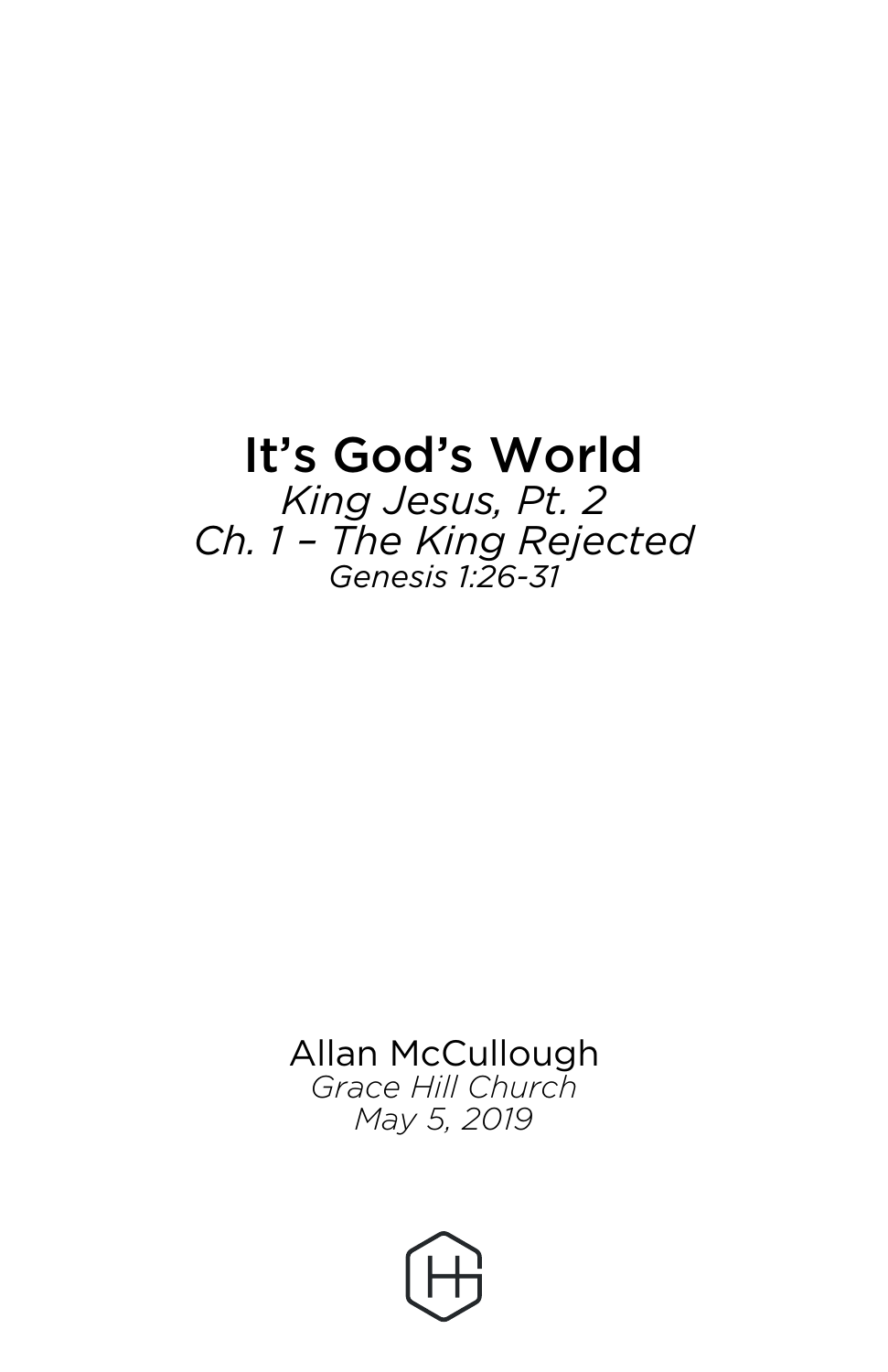## **I. INTRODUCTION**

#### a. Last week we began a new long sermon series called King Jesus…

- i. …where we are going to work through major themes from cover to cover of the Bible to discover what it really means to follow Jesus in this life.
	- And last week we talked about the importance of the church being a nonanxious presence in an anxious world.
	- That God has revealed to His people the church – the story that every single human longs to know.
		- 1. Who are we?
		- 2. What is our purpose?
		- 3. Why is our world the way it is?
		- 4. Is this all there is?
	- And because we know the story, we have hope and we have answers.
		- 1. We can be a non-anxious presence in an anxious world.
		- 2. We can love our neighbors with truth and hope.
- ii. And the whole point of this sermon series is for us to do a comprehensive study of that story and be very clear and very bold as to how that story should impact the way that we live our lives.

#### b. So, this is what we are going to do.

i. Over the course of the two first chapters of this series as we study parts of the Old Testament and the Gospels…we are going to build a theology.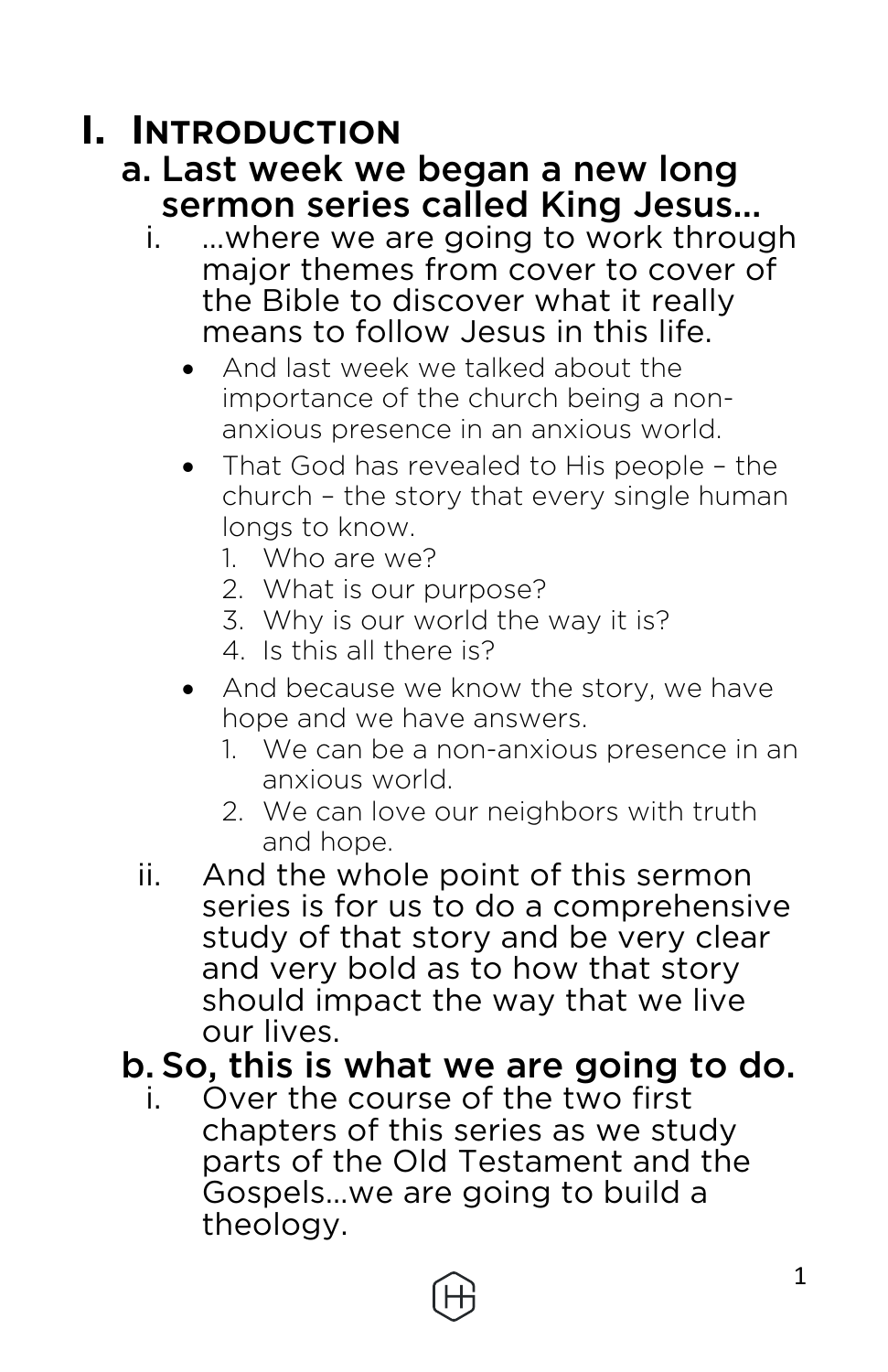- What is theology? Theology is simply the study of God.
	- 1. I want all of us to form a simple, memorable theology of who God is and who we are through this series.
	- 2. Then, when we hit the third chapter of our series and begin to talk about what it means to follow Jesus today as the church…I want us to very specifically apply this theology to very specific areas of our life.
- For example, we might ask the question…
	- 1. As a Christian, how should I view friendships, money, sexuality, work, marriage, singleness, mental illness, politics, whatever it is…think of any specific topic.
	- 2. And what we are going to do is grab the theology that we formed together and apply it to that topic.
	- 3. And then get a simple and clear answer about how our theology…what we believe about God…impacts the way we live.
- Because this series would be pointless and theology is pointless if we all gain knowledge but have no idea how it should inform and change the way we live our lives.

#### c. So, this morning, we start at the very beginning of the story.

i. And here is what I want every single one of us to take away from what we are going to talk about today…here is the first statement that we are going to insert into the theology that we are building.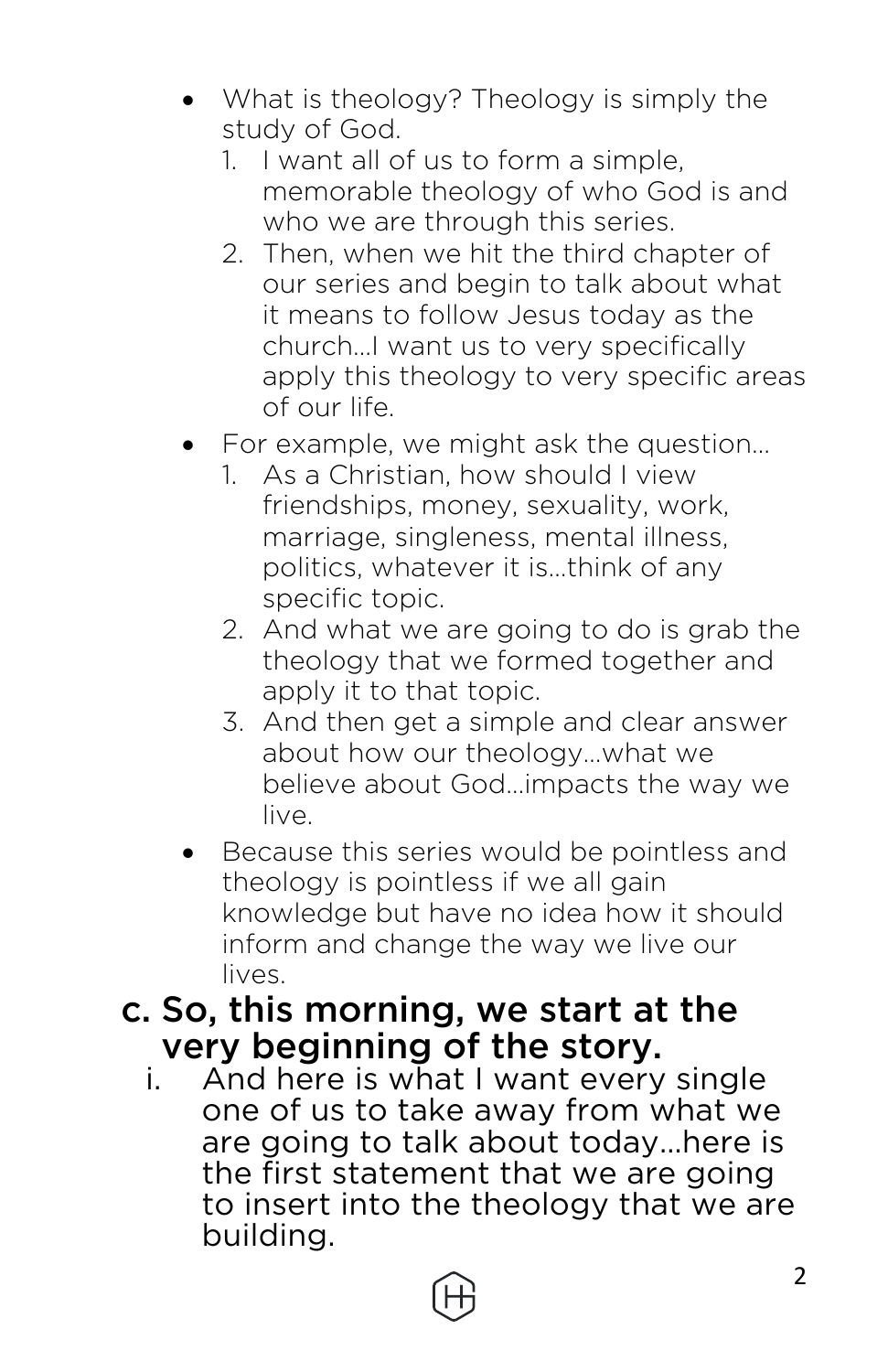- In love, God created me to not be the center of my story. (Repeat Together)
	- 1. Because God loves you, he intentionally created you to not be the lead actor in your own story.
- If there is a statement that our culture today would categorically and philosophically reject it would be that.
	- 1. We live in a culture today that says that your pathway to a better life and to more joy is found in yourself.
	- 2. Mark Sayers says that our culture preaches to us that: "The great quest of life is to discover who you really are – to ignore what those around you say, break past the barriers and definitions and rules placed around you, and flout any external authority. To look inside, find your true self, and self-create."
	- 3. And anyone who would even suggest that that kind of potential does not exist in you is hateful, ignorant, and a contagion to be eradicated from society.
- And at Grace Hill, we have an unapologetic vision to be a church where all people can find joy in Jesus because we believe that your joy is found in Jesus not in yourself.
	- 1. And in love, God created you to not be the center of your own story.
	- 2. In love, God created you to not be the most important part of your story.
	- 3. And we love you enough to preach that.

 $1$  The Disappearing Church, Mark Sayers, Pg. 60.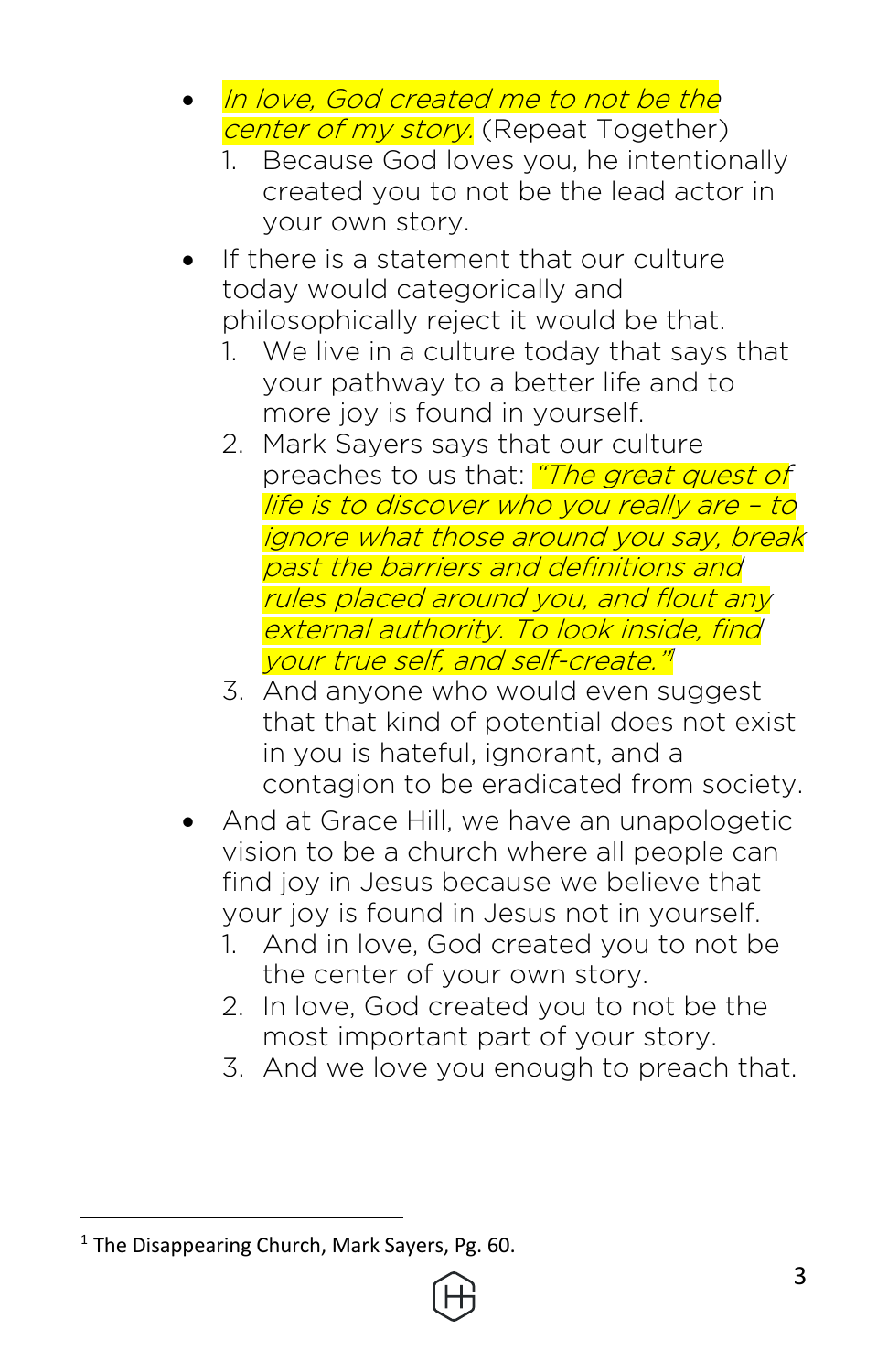- And I want to unpack this because this will become a fundamental truth that will weave itself throughout the entire Bible and the theology that we're building.
- ii. With that said, let's make our way over to the first chapter of the first book of the Bible – Genesis.

## **II.GENESIS 1**

# a. The first three words of the Bible –<br><mark>"In the beginning, God created…"</mark>

- 1. \*\*I know that's five words but it's three words in the Hebrew. \*\*
- i. The story begins with God and we are going to see that the story will always be about God…he will always be the center and the point.
	- And I want us to see that that is really good news to us this morning.
	- That God is at the center of His story. That it is God's world and in love he gives us a significant role to play in it.
- ii. And as we study part of this first chapter of God's story, there are three questions that we must get answers to:
	- 1. Who are we in God's story?
	- 2. What does God want us to do in His story?
	- 3. Why did God create us?
	- Fundamental questions about who we are:
		- 1. Who?
		- 2. What?
		- 3. Why?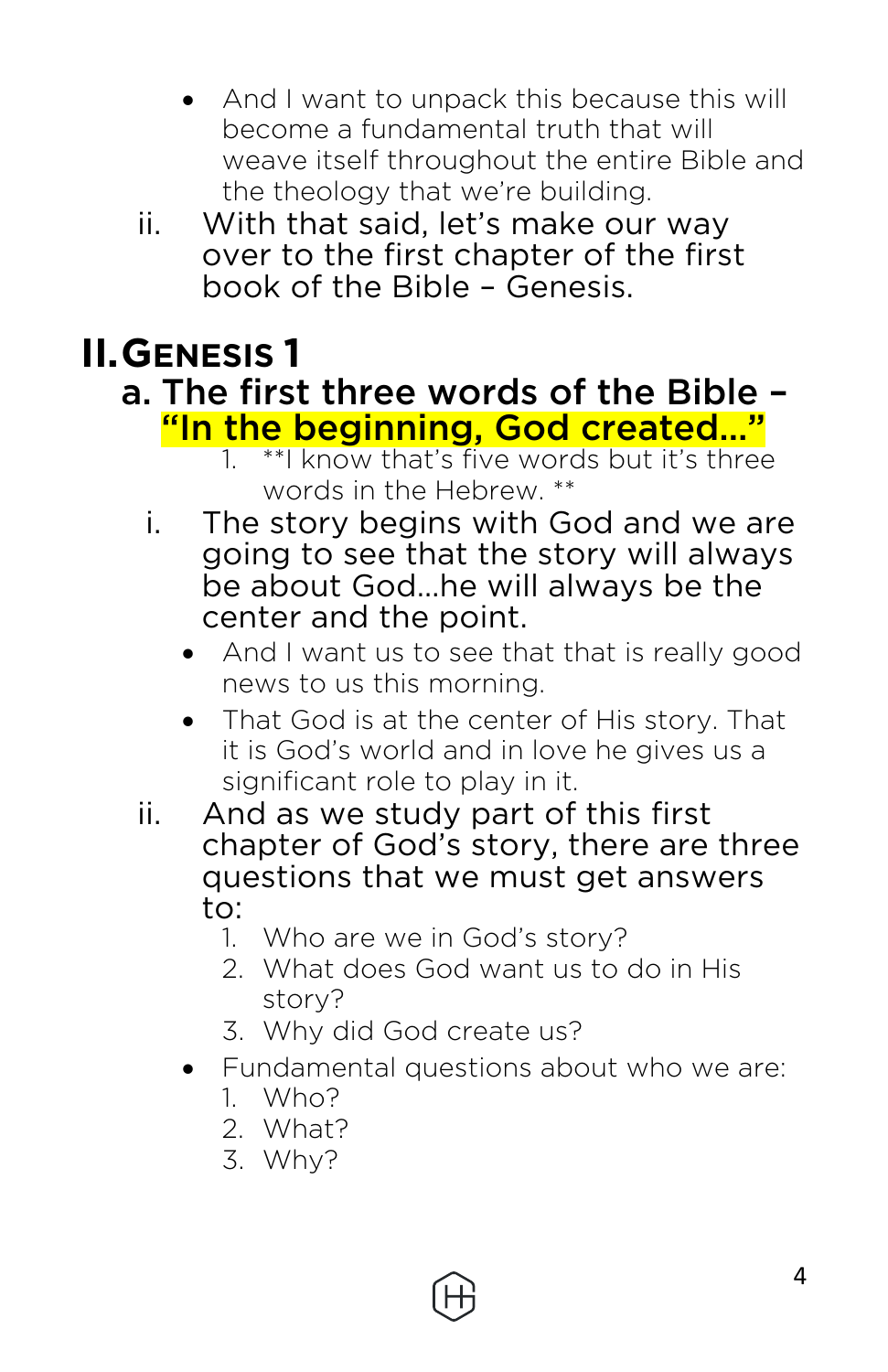## **III. QUESTION #1 – WHO ARE WE IN GOD'S STORY?**

#### a. Now, Genesis 1:1-25 detail for us the first five days of creation.

- i. The Bible tells us that simply by speaking a Word, God sparked the universe into existence.
	- That everything in creation from galaxies that contain a hundred thousand million stars to protons/neutrons/electrons holding matter together was designed and engineered in an instant.
	- That everything that we would call beautiful from a lush forest, to an orange sunset, to constellations in the sky was created and brought to life within God's imagination.
- ii. From the first verses of the Bible, we are presented with a God who is so vast, so creative, so artistic, so powerful and authoritative that he speaks and life emerges.
	- We are presented with a God who is clearly at the center and the origin of all creation.
- iii. And the first 25 verses of chapter one describe the first five days of creation where God speaks the world as we know it into existence.
	- And after five days of God's creation, God has declared his creation as good five times. It is a masterpiece.
- iv. And in v.26, we read about the sixth day of creation where God creates humanity.
	- This is where I want us to jump into the text together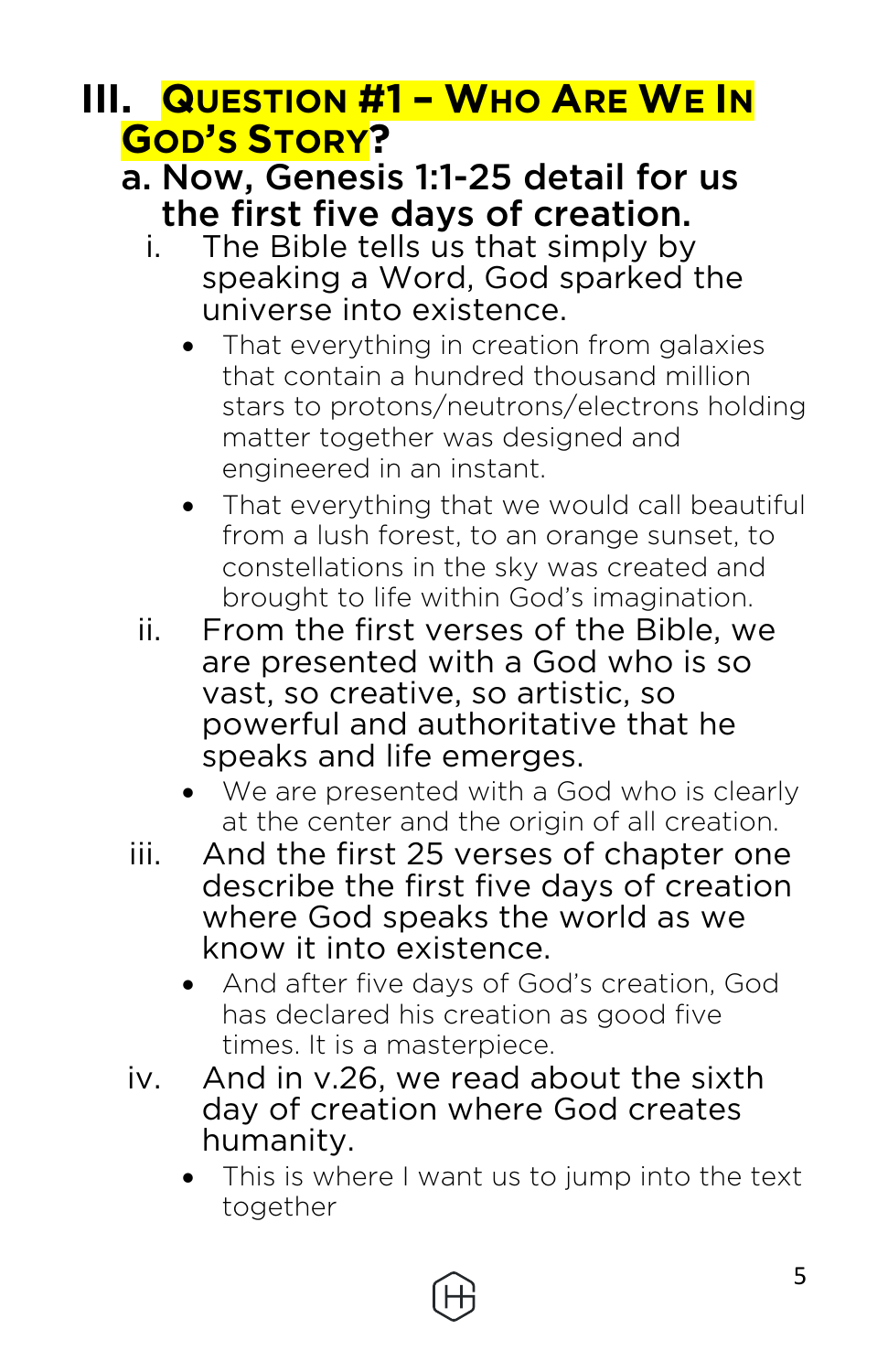#### b. Read Genesis 1:26-27

- i. So, we get a very clear answer about who we are.
	- The text says that God created humanity in his own image.
		- 1. We are image bearers of God.
		- 2. Every single human being is an image bearer of God.
		- 3. It does not matter your gender, your ethnicity, your social or economic status, your mental capacity, your physical abilities, your talent…
		- 4. Every single person from the strongest to the weakest is ontologically an image bearer of God.
		- 5. It is the most basic and simple definition of who we are.
- ii. But, what does it mean to bear the image of God?
	- Well, the word used here in Genesis is the Hebrew word TSELEM which refers to an image, a resemblance of something.
		- 1. So, in the Ancient Near East, the primary cultural context of the Old Testament, Kings used to view themselves as representatives of some deity.
		- 2. That is how they claimed authority over the people in their kingdoms…because they claimed to have divine authority.
		- 3. And they would refer to themselves as being the physical image of some deity.
		- 4. And then what these Kings would do is make statues of themselves and place them throughout their Kingdom as a representation of their authority, a reminder of their authority…and these statues, or idols, were called TSELEM!

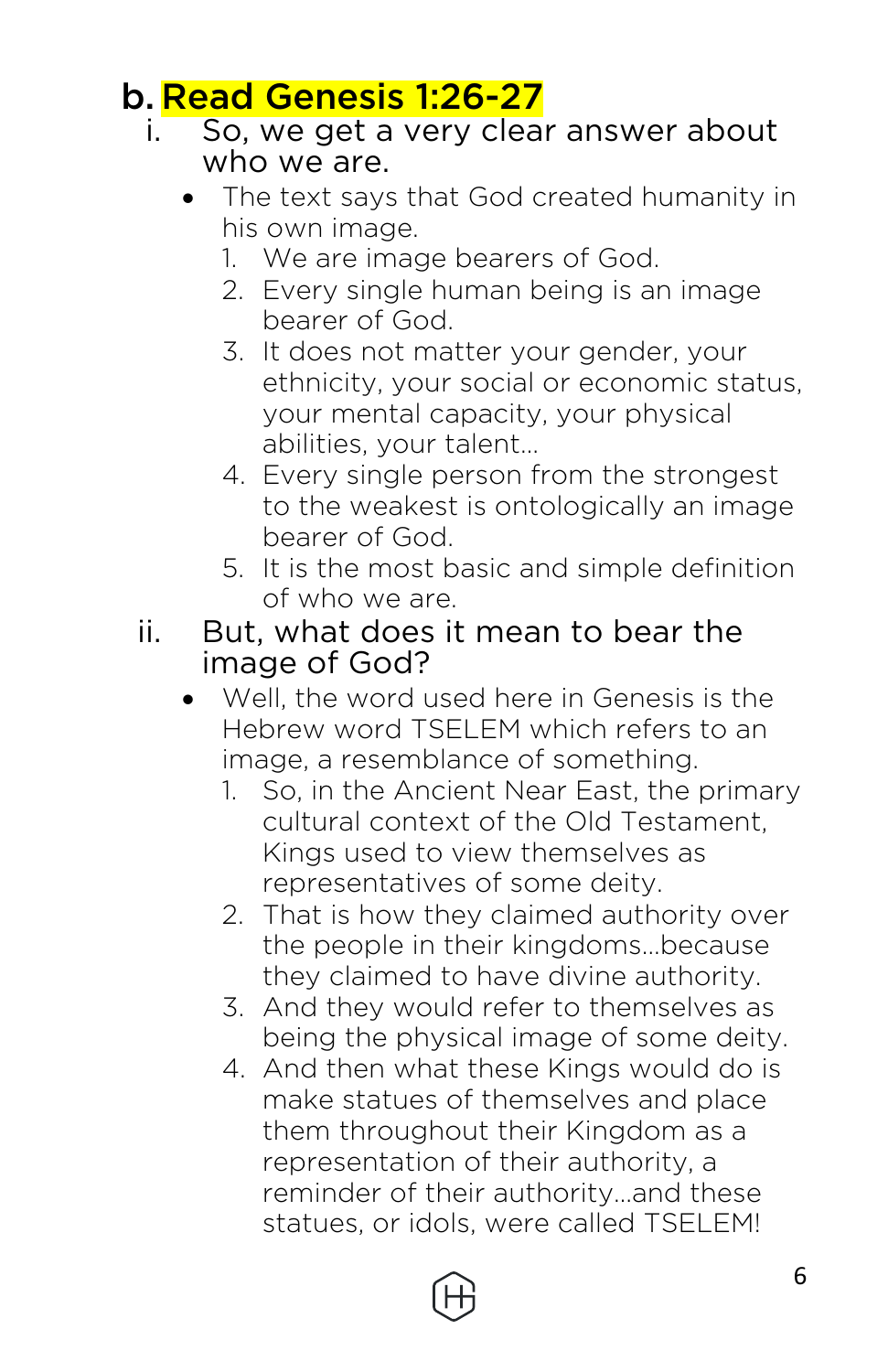- So, in Genesis 1:26-27, God says I am going to make TSELEM of myself.
	- 1. Mankind will bear my image and they will be my representatives in this new creation.
	- 2. They will rule over creation on my behalf.
	- 3. I will delegate authority to them in order for them to represent me and rule over my creation under my leadership.
- So, in order for mankind to properly bear the image of God as His TSELEM in creation, they need some attributes that God has in order to do that.
	- 1. So, God creates humanity to not just be physical beings, like the rest of creation.
	- 2. No, we are also spiritual beings.
	- 3. I love how the ESV Study Bible puts it "[Some of the] ways in which humans resemble God [are] the characteristics of reason, morality, language, a capacity for relationships…, and creativity in all forms of art."<sup>2</sup>
- iii. So, let this sink in…this is who you are…this is your identity.
	- You are an image bearer of God.
		- 1. You were designed to represent God.
		- 2. And in every sphere of influence that you have, in every relationship, every talent, vocation, and responsibility you have…God has delegated authority and ability to you to represent Him.
	- Because God created you not to be the center of your own story, he created you for God to be the center of your story.

 <sup>2</sup> ESV Study Bible Note from Genesis 1:27.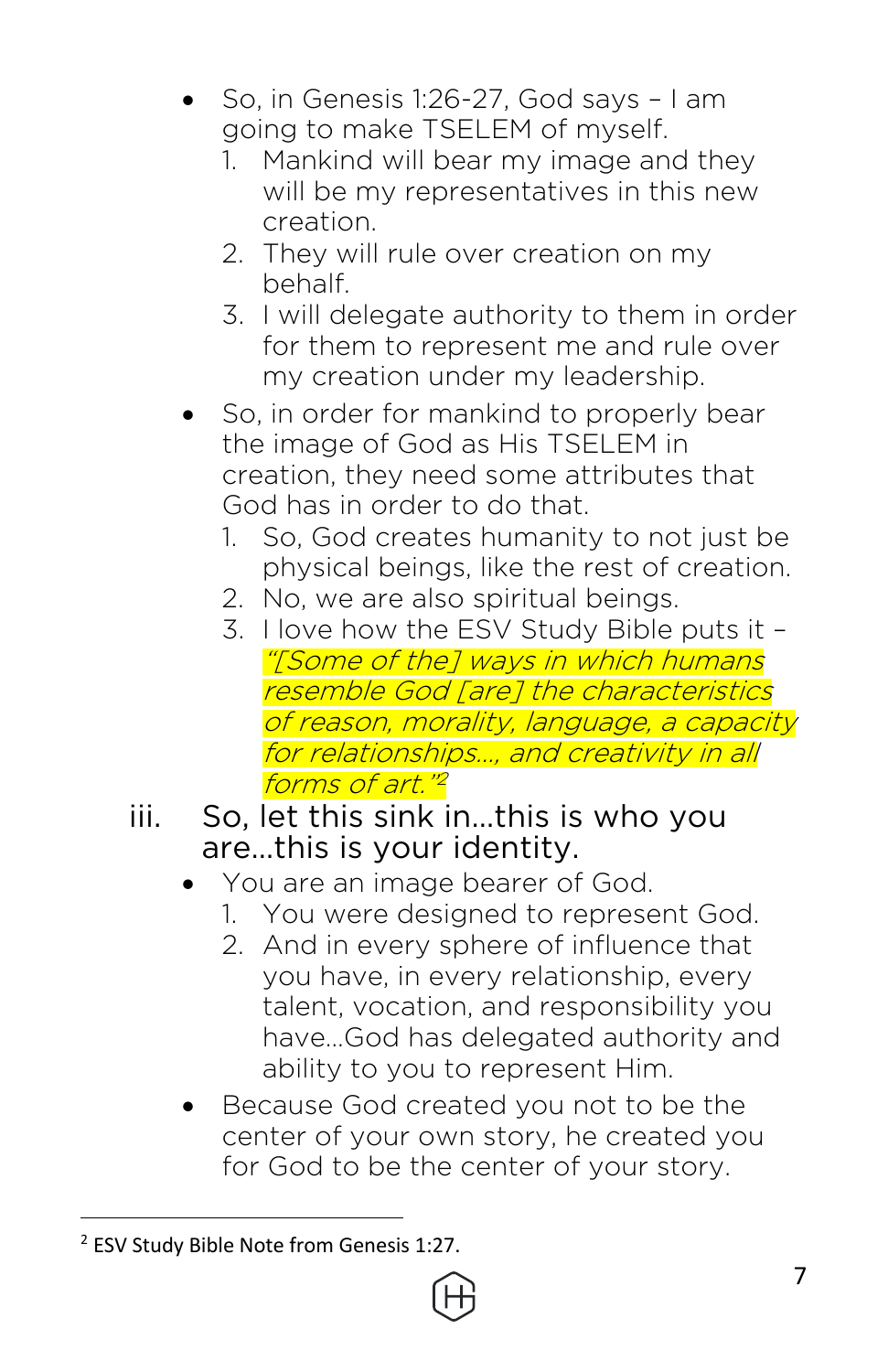iv. And this gets to our second question…

## **IV. QUESTION #2 – WHAT DOES GOD WANT US TO DO IN HIS STORY?**

- a. Well, we know He wants us to represent Him, but how do we do that. What does that look like?
	- i. Read Genesis 1:28-30.
- b. So, here is how we represent God…
	- i. First, be fruitful and multiply…have children. Increase the number of image bearers all over the earth.
	- ii. Then God says that he wants all of those image bearers to collectively subdue the Earth and have dominion over the creation.
- c. And let me help us understand what God means here with this word subdue.
	- i. This is an interesting word because this word is mostly used in a negative sense in the Bible.
		- The Hebrew word is KABASH and it essentially means to exert your authority upon someone or something in order to get something out of that that person or thing.
			- 1. When it is used in a negative sense…it means to rape or to oppress someone.
			- 2. When the word is used in a positive sense it means to massage, to squeeze, or to knead.
			- 3. So, when you cut a lime and you squeeze it…you're subduing the lime in order to get juice out of it.
			- 4. When you are kneading dough, you are subduing it to get it ready to bake.

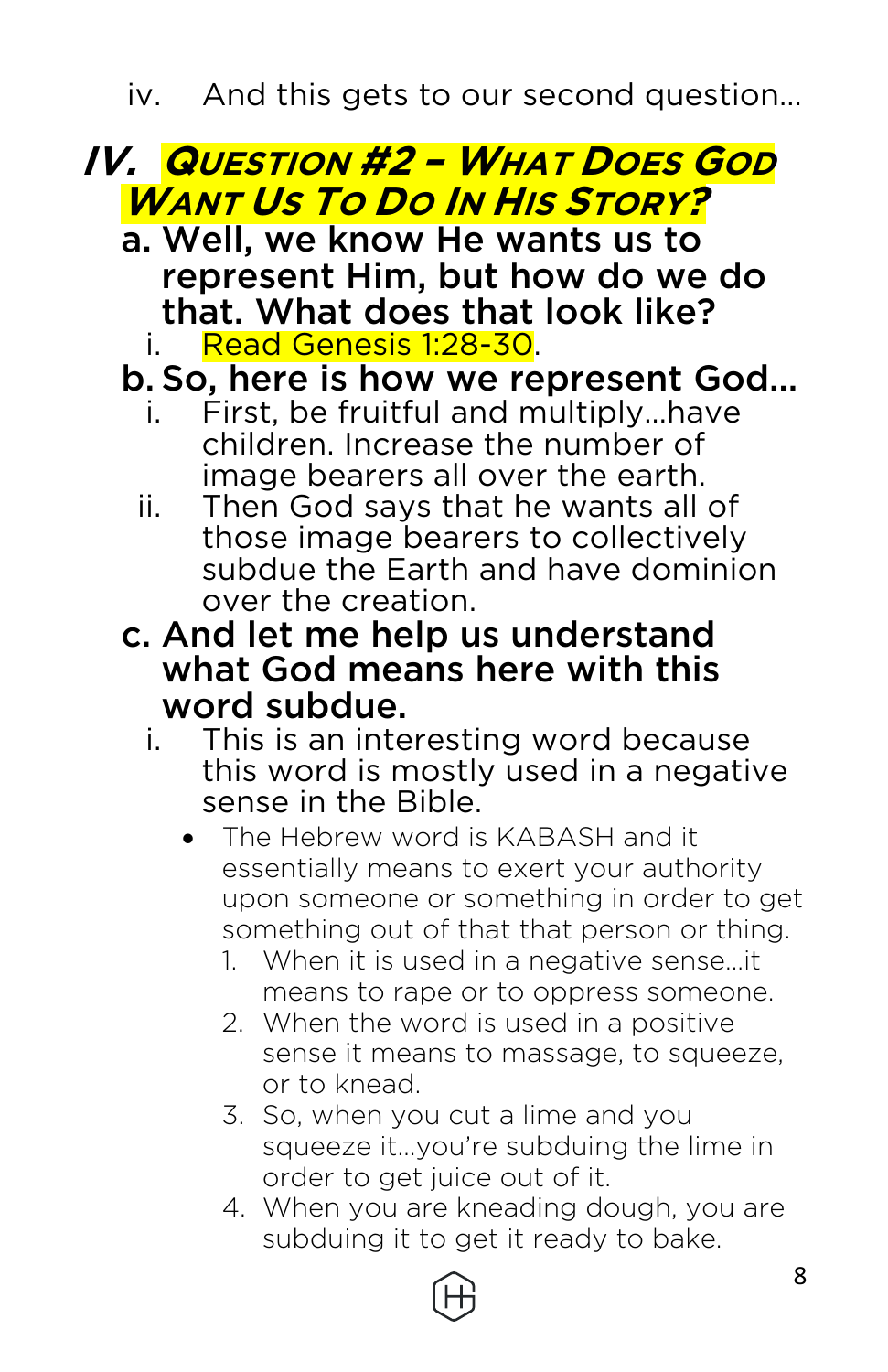- ii. God tells His image bearers to subdue the Earth…to work the Earth and get something out of it.
	- I believe part of what this means is that God created the Earth with resources and potential so that His Image Bearers could research, discover, build technology, advance in scientific knowledge, create art and culture, and things like that.
- iii. But, this command to subdue the earth and to have dominion over the creation is interesting here.
	- Because, whether this word "subdue" is used in a positive or negative sense, in order to subdue something, you have to have a will and the power to exert that will.
		- 1. Think about squeezing a lime.
		- 2. If I want to subdue the lime to get juice out of it, I need to have the will to do it and the strength to do it.
		- 3. You also have to have the agenda to get juice from the lime.
	- Or think about it in a negative sense…the idea of slavery.
		- 1. If you are going to negatively subdue a person…you have to be stronger than that person…so you can overpower them and exert your will upon them to get what you want.
	- So, God commands us to subdue the earth and therefore he gives us free will to have dominion over all of the creation and the power, the strength, and the authority to be able to subdue the creation.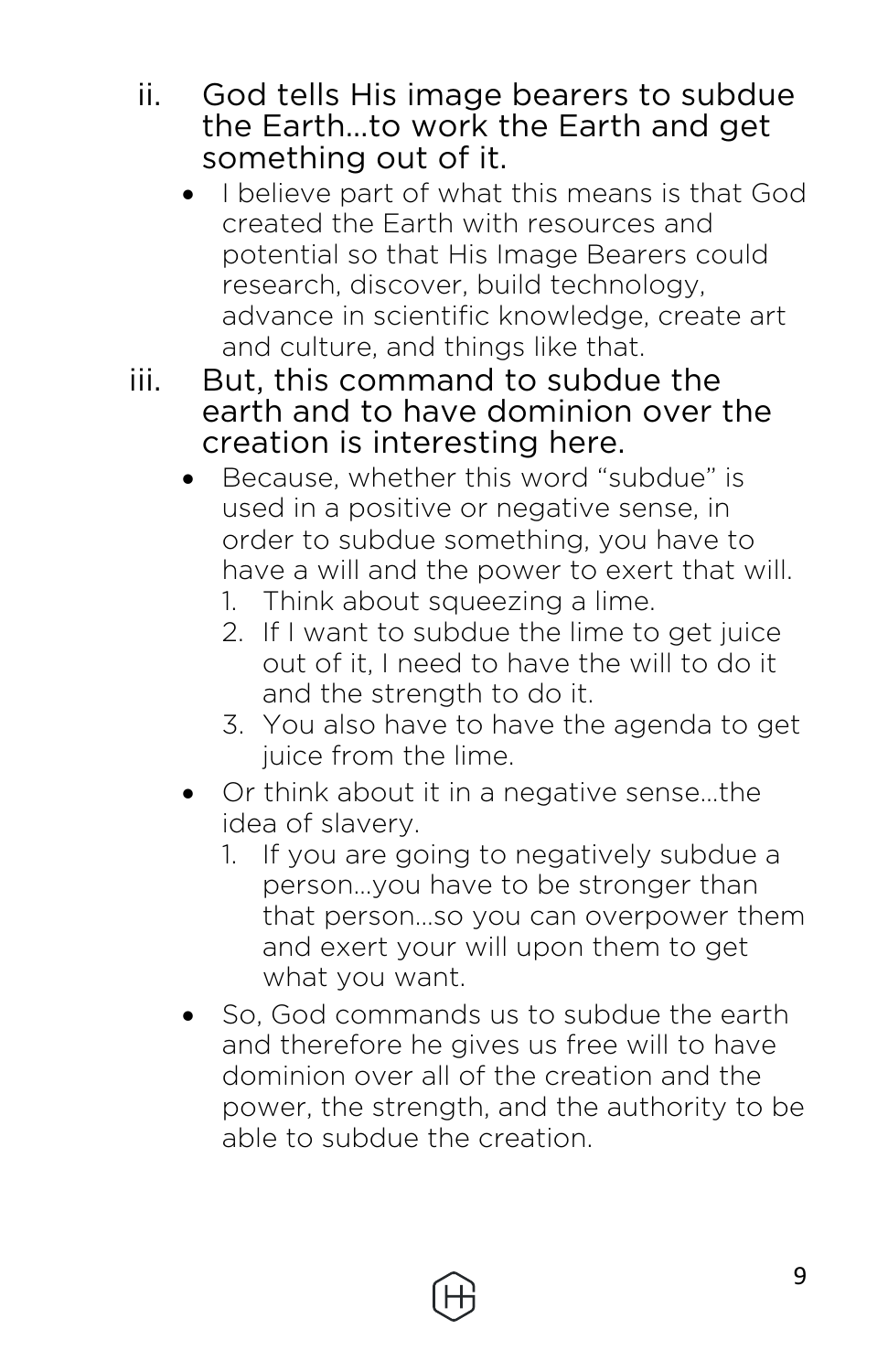- iv. So think about the freedom and the strength that God has given His image bearers.
	- And he says…I want you to use this freedom, use this strength, use this authority that I have given to you…to represent me.
	- I want you to use your intellect, your emotions, your spirit, your language, your mind and reasoning ability, your talents, your personality to represent me.
	- In love, I created you to not be the center of your story…but for me to be the center.
	- v. See, God creates a Kingdom where He is the King, He is the center and His people are His Image Bearers who use their freedom and their power to voluntarily represent God.
		- It was paradise. A place where there was no pain or death, no depression or anxiety, no relational strife…God, humanity, and creation all in perfect relationship with one another.
		- And in Genesis 1:31 it says God looked at all that he made and he declares it VERY GOOD.
- d. It makes you wonder, what would happen if mankind decided to use their freedom and their power for another purpose than to bear the image of God.
	- i. We'll think about that next week, but this all leads to our most important question this morning…why did God create us?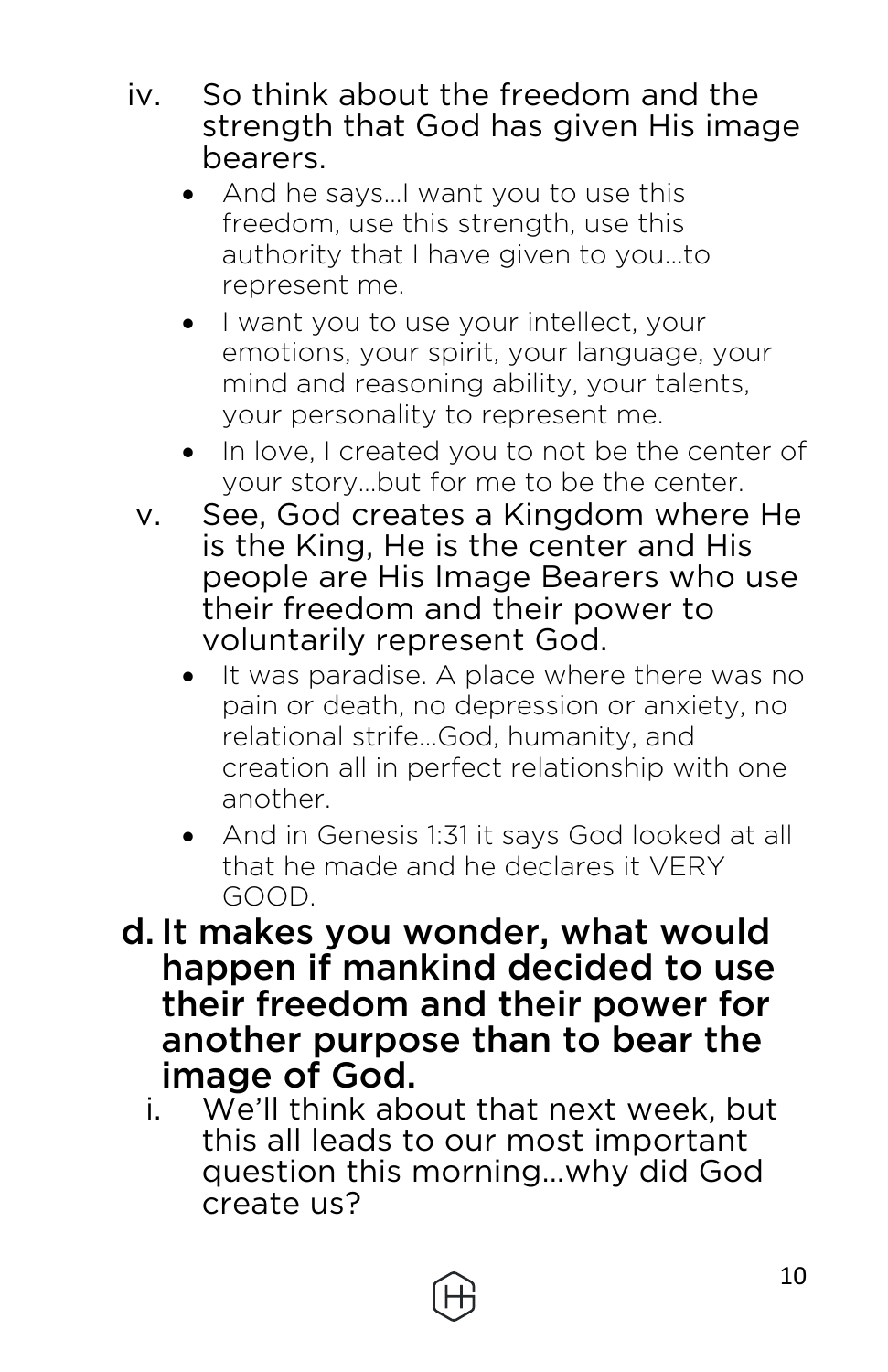- And the reason why this is the most important question is because we must understand God's motivation behind creating.
	- 1. Because if God has called us to be his representatives on Earth, our motivation for everything that we do must be the same as his motivation for everything that he does.
	- 2. Our motivation for how we subdue the earth must accurately represent God's motivations.

## **V. QUESTION #3 – WHY DID GOD CREATE?**

- a. Now, we do not get a direct answer to that question here in Genesis 1 but we get a very clear answer in the Bible.
	- i. Because the Bible gives us a perfect example of the image of God.
		- In fact, The Bible provides us an exact imprint of God's nature.
		- If we want to know what it looks like to bear God's image, to represent God, and do that with the same heart and the same motivation as God…we have a perfect example to look at!
		- Let me throw some Bible at you...
	- ii. Hebrews 1:1-3a
		- "Long ago, at many times and in many ways, God spoke to our fathers by the prophets, <sup>2</sup> but in these last days he has spoken to us by his Son, whom he appointed the heir of all things, \*\*through whom also he created the world.\*\* <sup>3</sup> He is

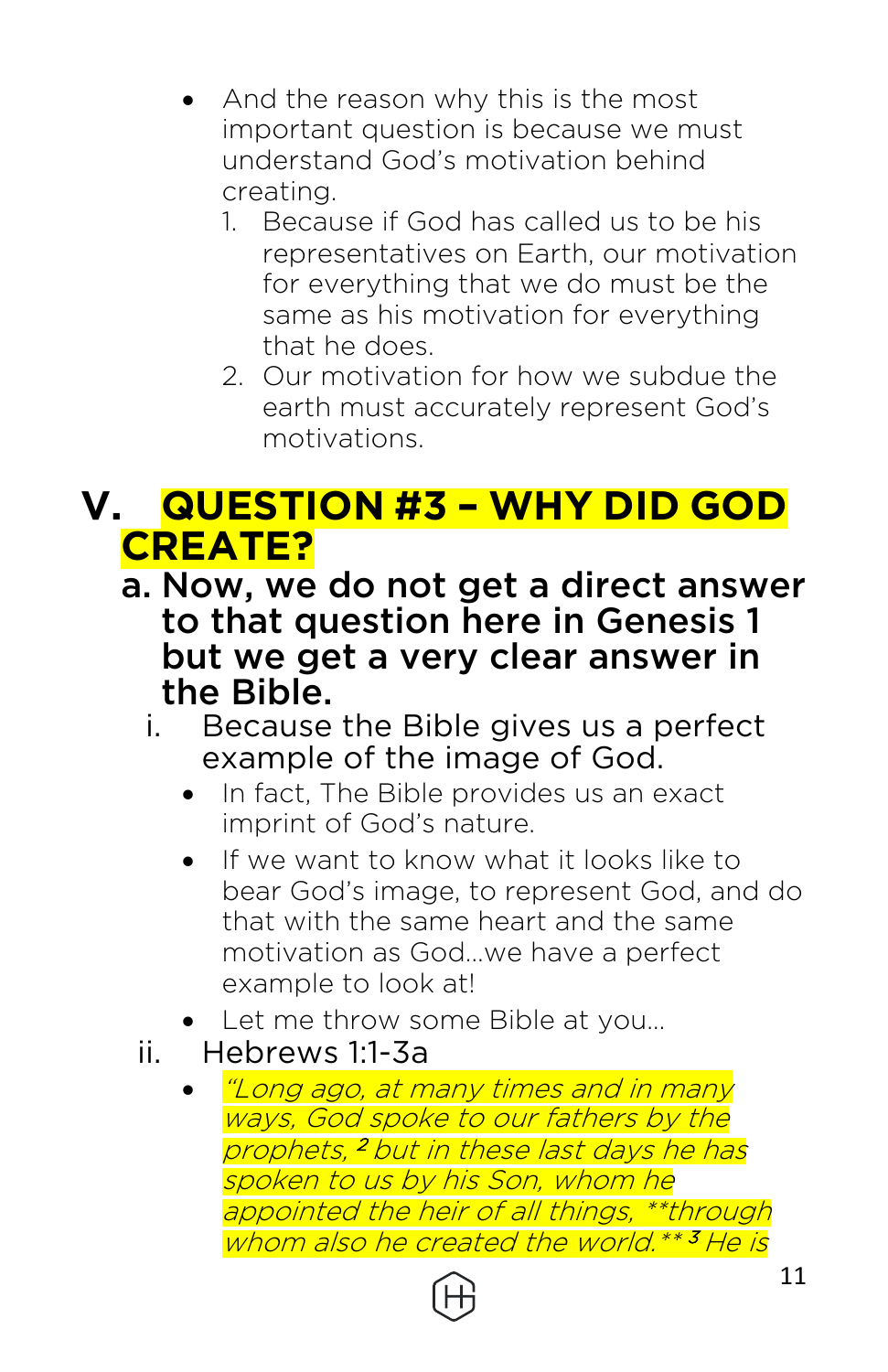the radiance of the glory of God and the exact imprint of his nature…"

- iii. Colossians 1:15-16
	- "He is the image of the invisible God, the firstborn of all creation. <sup>16</sup> \*\*For by him all things were created, in heaven and on earth, visible and invisible, whether thrones or dominions or rulers or authorities—all things were created through him and for him.\*\*
- iv. So, if we look at Jesus, we get a perfect example of who God is and what God's motivation is behind everything that He does…because Jesus is the perfect image of God.
	- And the Apostle John helps us with this because he looks at Jesus and then he declares this about the character and motivations of God.
		- 1. 1 John 4:7-12 <mark>7 Dear frien*ds, let us love*</mark> one another, because love is from God, and everyone who loves has been born of God and knows God. <sup>8</sup> The one who does not love does not know God, because God is love. <sup>9</sup> God's love was revealed among us in this way: God sent his one and only Son into the world so that we might live through him. <sup>10</sup> Love consists in this: not that we loved God, but that he loved us and sent his Son to be the atoning sacrifice for our sins. 11 Dear friends, if God loved us in this way, we also must love one another. <sup>12</sup> No one has ever seen God. If we love one another, God remains in us and his love is made complete in us."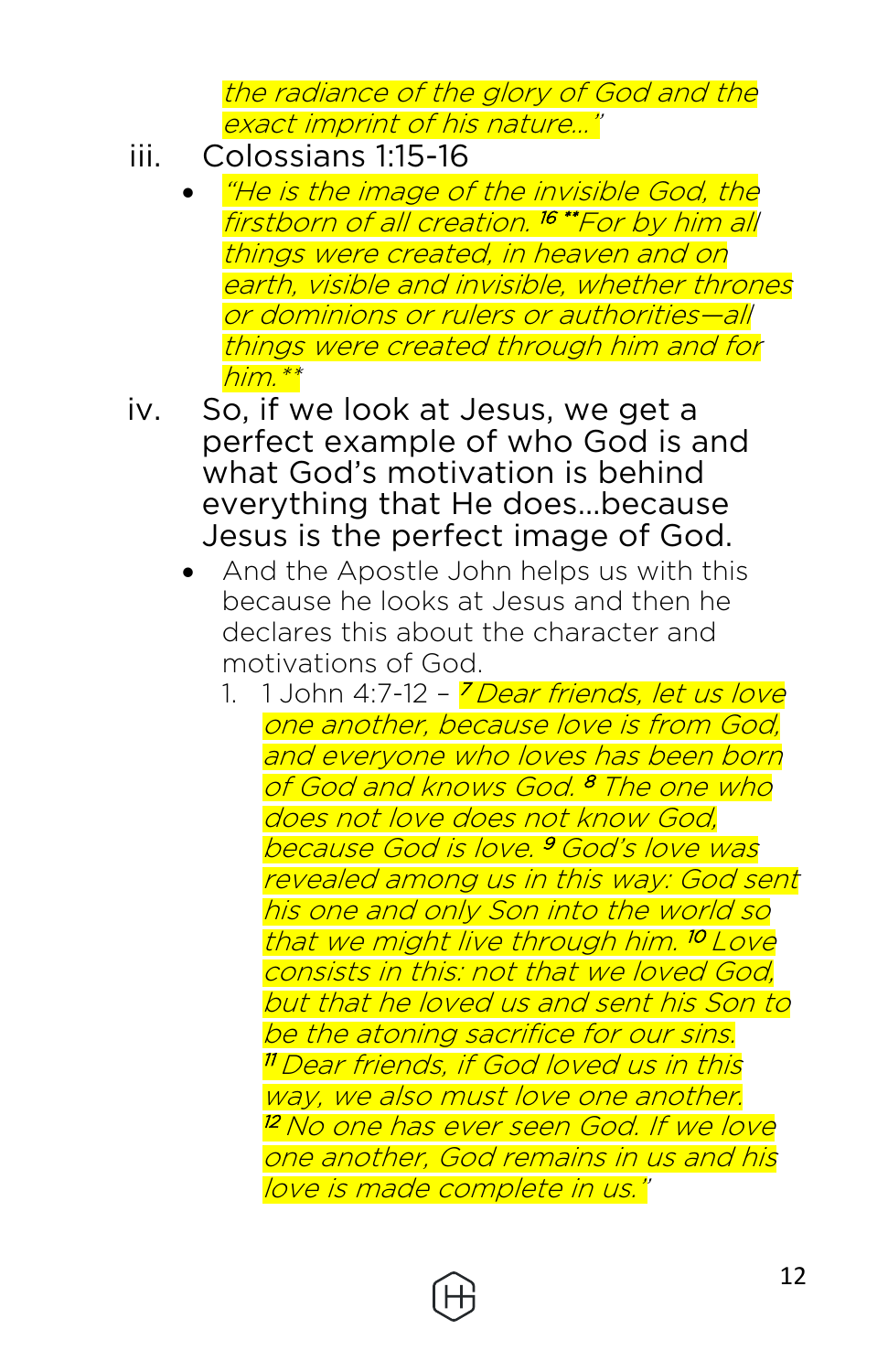- John looked at Jesus…and he saw that even though we have betrayed God and sinned against him – (and we'll talk about what that means next week) – God sent Jesus to give of Himself for us.
	- 1. And that is the definition of love. To give of yourself for another person.
	- 2. And so John looks at Jesus, the exact imprint of the nature of God, and He declares that God is love.
	- 3. God's motivation for everything that he does…including creating the world and us…is love.
- b. And if we go back to Genesis 1 with this knowledge about the character of God, we actually see clues of God's love.
	- i. Did you notice back in Genesis 1:26 it referred to God in the plural.
		- It says: "Then God said, 'Let us make man in our image…"
			- 1. In fact the word for God in the Old Testament is the Hebrew word ELOHIM.
			- 2. It is the word for God but in plural form.
		- So, when God decided to make man in His image, who was He talking to…Himself?
			- 1. Remember in Hebrews 1 when it said that everything was created through Jesus Christ?
			- 2. Remember in Colossians 1 when it said all things were created by and through Jesus Christ?
		- See, the Bible is clear that we have one God but He exists in three persons – the Father, the Son, and the Holy Spirit – the Trinity.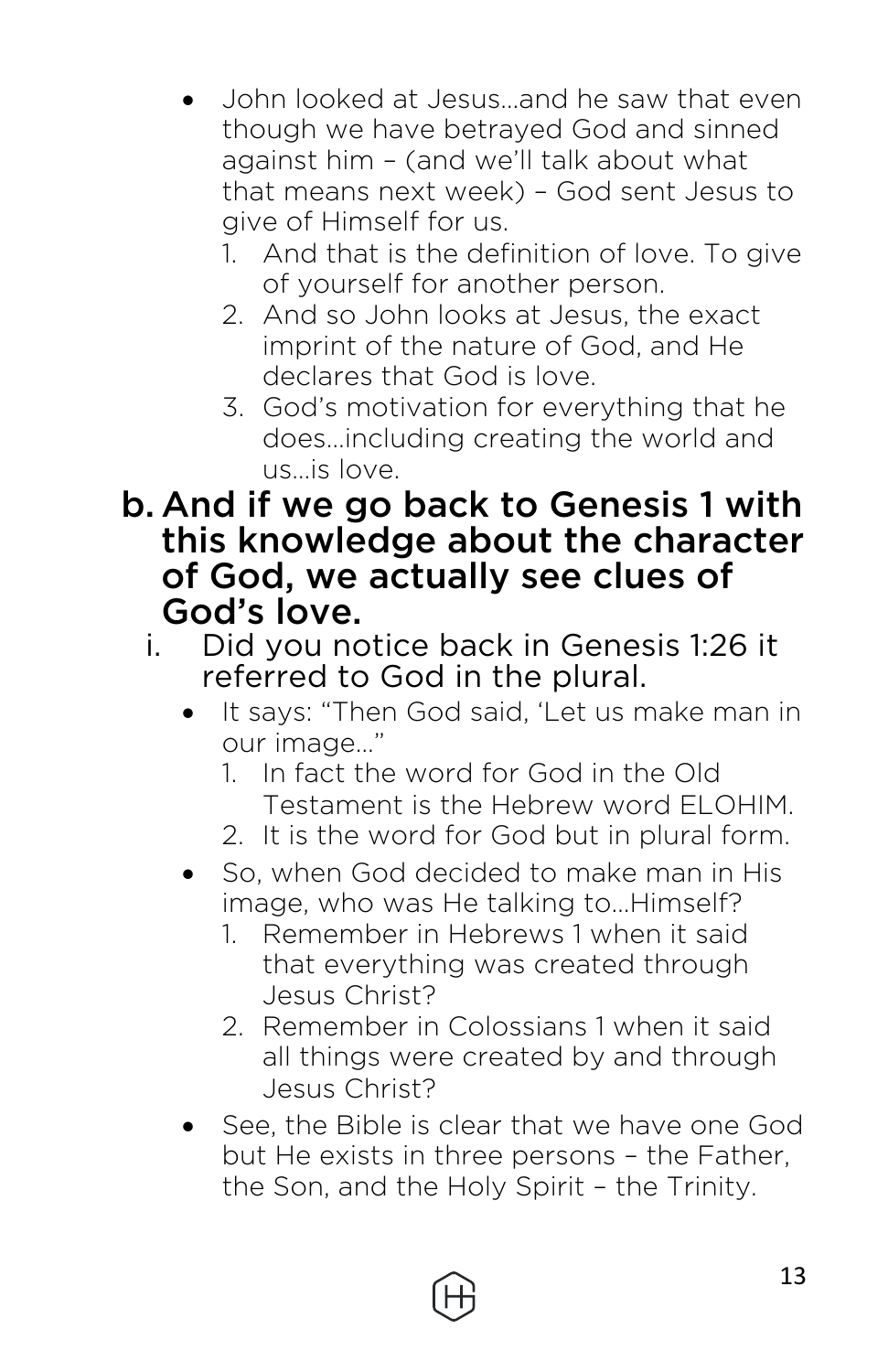- ii. And this is important because it wasn't out of loneliness that God decided to create. It wasn't because God needed us. It wasn't because God was on some power trip and need to flex his muscle.
	- God created us out of love.
		- 1. God the Father was so satisfied in the joy He had with God the Son and God the Spirit that He wanted to share it with others.
		- 2. So, He created others to share it with!
		- 3. We see this when Jesus prays for the church in John 17:22-23 – <mark>"<sup>22</sup> I *have given*</mark> them the glory you have given me, so that they may be one as we are one. <sup>23</sup> l am in them and you are in me, so that they may be made completely one, that the world may know you have sent me and have loved them as you have loved me."
	- Do you see that. God wants us to experience the joy, the oneness, the glory that He has within the Trinity!
		- 1. That's why He created us!
- iii. And if love was God's motivation for creating us, then the way that we represent God is we love.
	- The way we represent God as we subdue the Earth and rule over creation is we love.
	- The way we relate to God, to other people, and to the creation itself is we love.
		- 1. We take all the freedom, all the authority, and all the power that God has given us and we use it not for ourselves, but for others that they may thrive.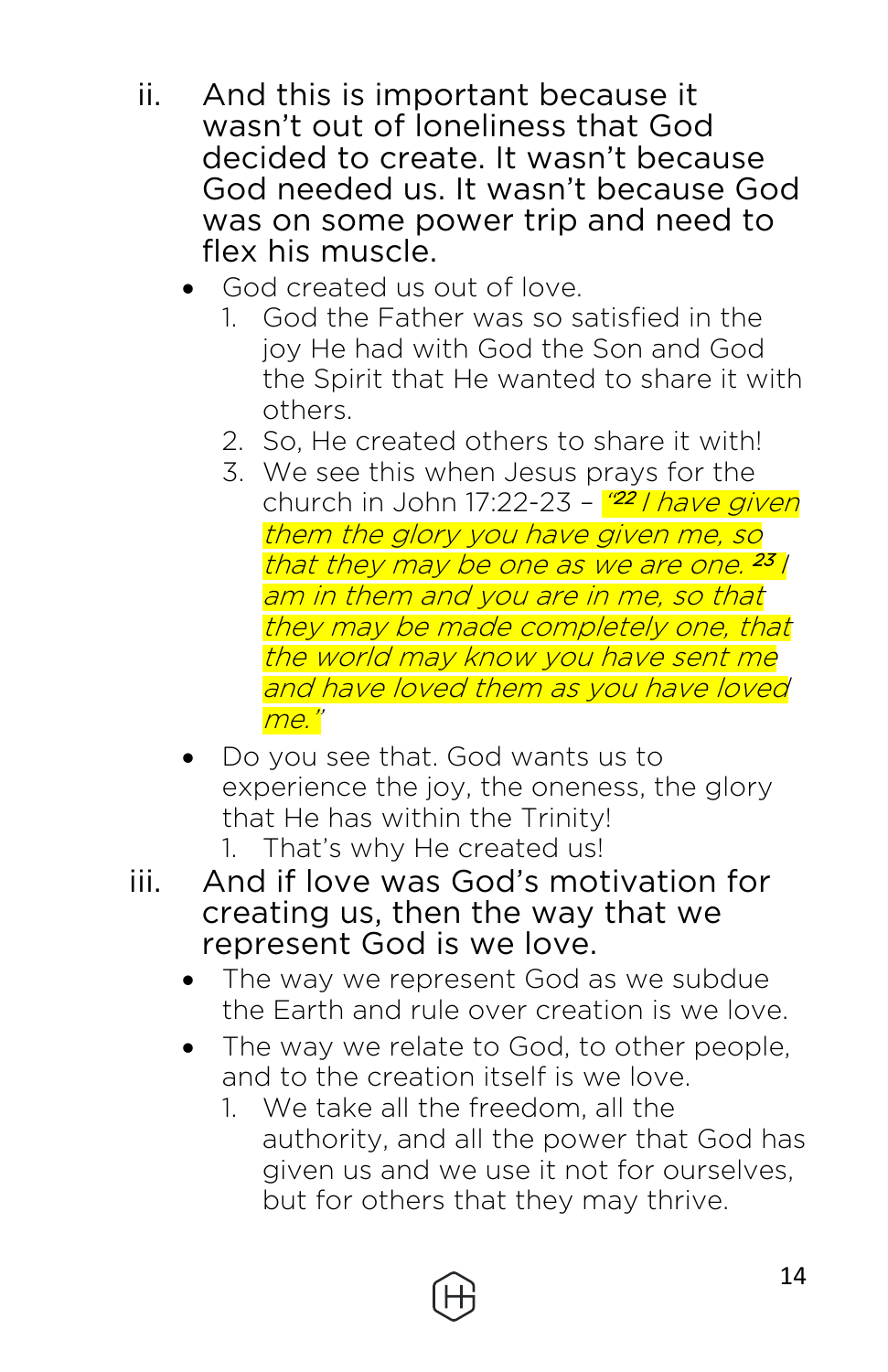#### c. And remember the theology that we're building.

- i. We said in the beginning that:
	- In love, God created me to not be the center of my story.
		- 1. Because God is the center of our story and our purpose is to represent and point to Him in everything that we do.
		- 2. We were not designed to be the center of our lives.
		- 3. And in love, God created us to represent Him as we rule over creation.
	- And because God is love, at the center of His motivation to create us for this purpose is our joy. (repeat)
		- 1. Which means our joy is found in God being the center of our story and our joy is found in bearing His image and being His representative on earth.
		- 2. God would not be love if he created us for a purpose that did not result in our joy.

## **VI. APPLICATION**

#### a. So, what should that look like for us today?

- i. What this means is that there is not one millimeter of your life where you do not bear the image of God.
	- There is not one relationship where you have not been given the purpose of representing God in that relationship.